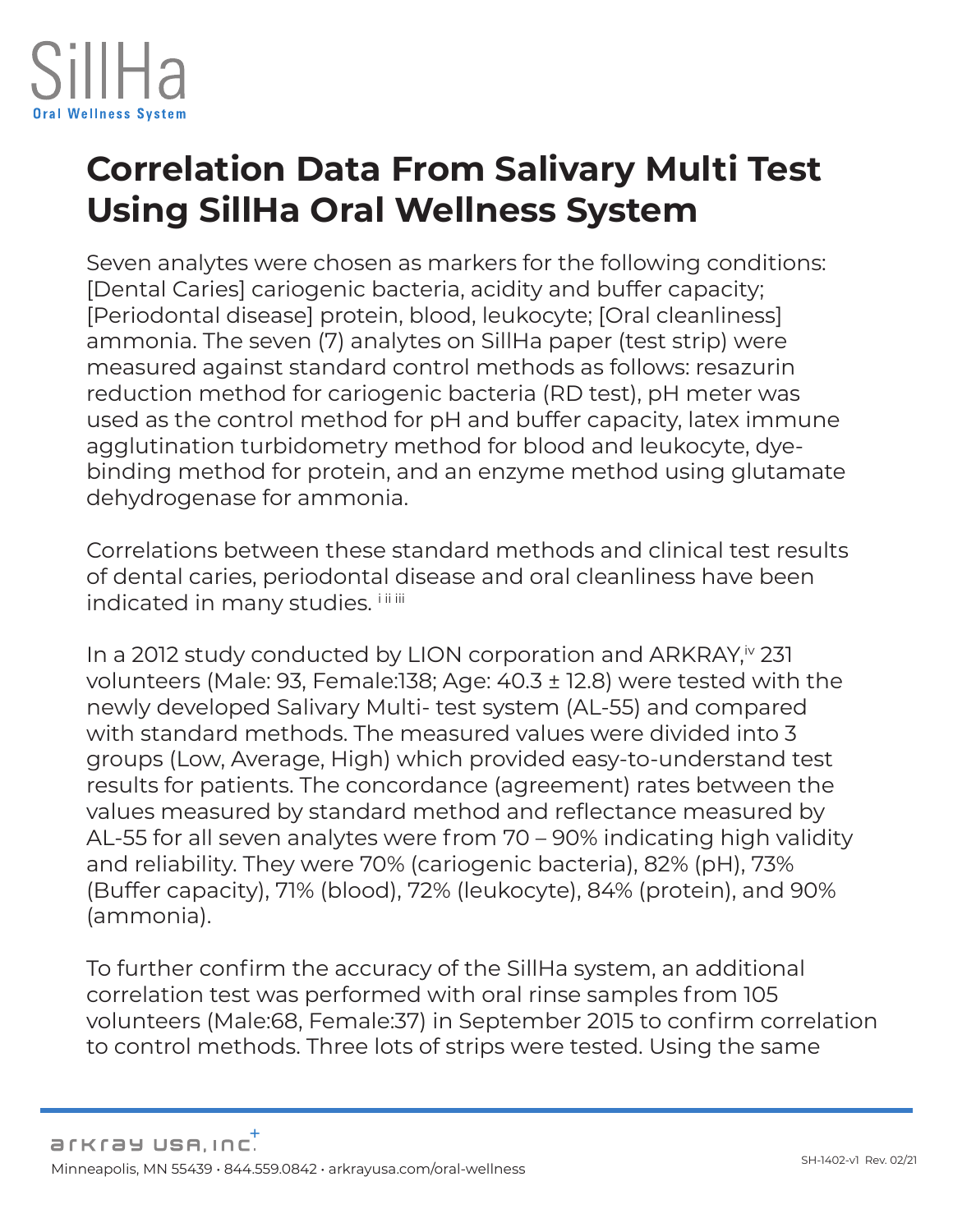

3-group stratification (Low, Average, High) the concordance (agreement) rates were calculated. The concordance rate for cariogenic bacteria was 75% exact match and 99% overall match within one rank against the control method, and the remaining analytes were ≥ 98% match within one rank of the standard method.

Correlation between the test method (SillHa paper) and reference (standard) method was also calculated using Pearson correlation coefficient (r) (which is a measure of the linear correlation between the two variables X and Y). The closer the (r) value is to 1.0 the higher the correlation between the two methodologies. Table 1 shows the average correlation coefficient calculated for seven analytes from the two studies referenced above.

| Measured analyte       |      | Correlation coeff (r) [2012] Correlation coeff (r) [2015] |
|------------------------|------|-----------------------------------------------------------|
| Cariogenic bacteria    | 0.59 | 0.44                                                      |
| pH                     | 0.74 | 0.72                                                      |
| <b>Buffer capacity</b> | 0.86 | 0.88                                                      |
| <b>Blood</b>           | 0.74 | 0.65                                                      |
| Leukocyte              | 0.67 | 0.71                                                      |
| Protein                | 0.75 | 0.79                                                      |
| Ammonia                | 0.89 | 0.97                                                      |

Table 1: Correlation coefficients measured from two studies

The two studies had comparable correlation coefficients for the seven analytes measured as described.

Mid to high level correlation was confirmed between SillHa and standard methods by the above two studies (p< 0.01 for all seven analytes). Salivary multi-test using SillHa Oral Wellness System may be useful as an education tool for motivating patients in dental clinics about treatment